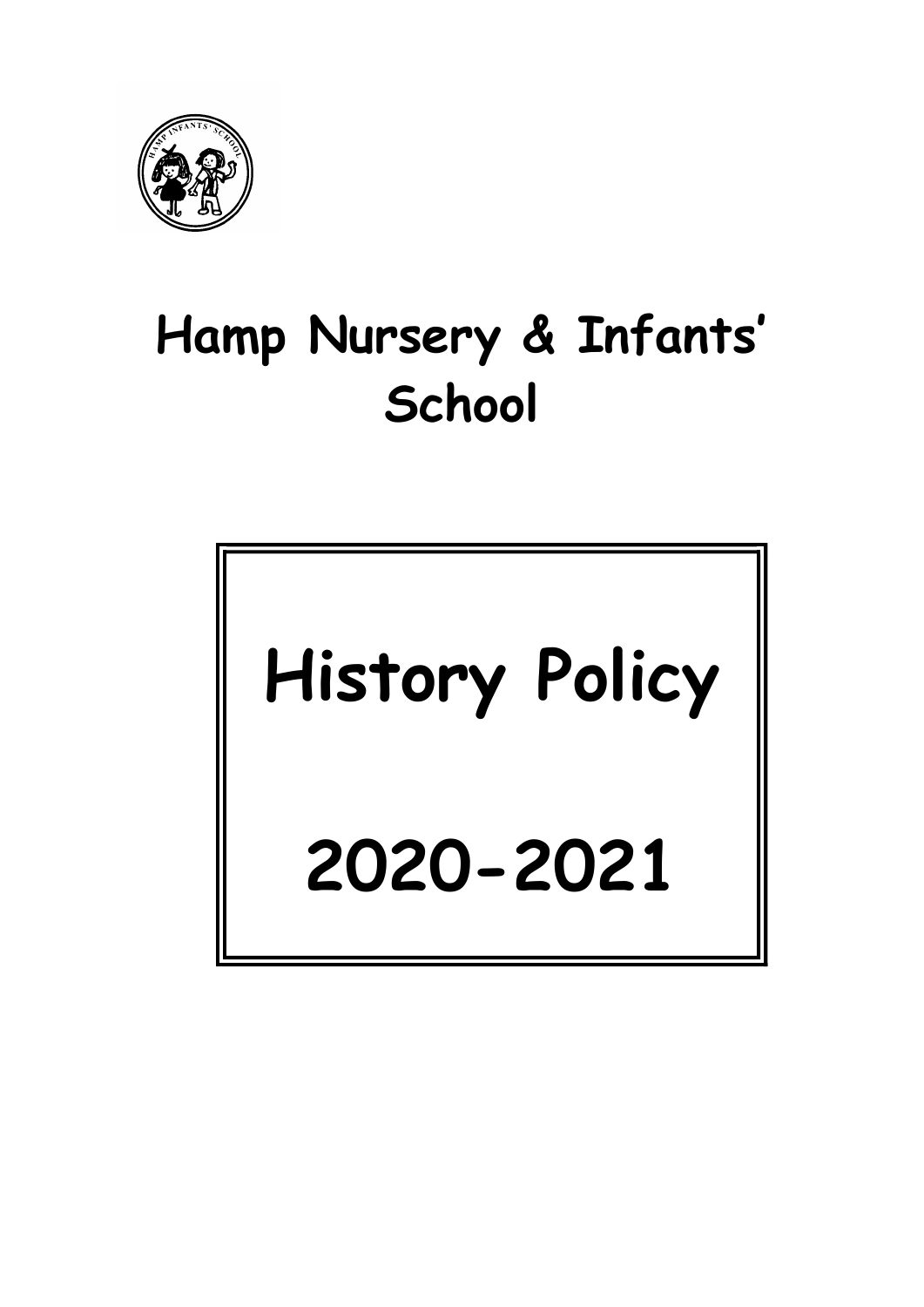### **HISTORY**

#### Rationale:

 'A high-quality history education will help pupils gain a coherent knowledge and understanding of Britain's past and that of the wider world. It should inspire pupils' curiosity to know more about the past. History helps pupils to understand the complexity of people's lives, the process of change, the diversity of societies and relationships between different groups, as well as their own identity and the challenges of their time'

#### The National Curriculum 2014.

#### AIMS

The history curriculum at Hamp Nursery & Infants' School aims to encourage pupils to:

- $\div$  develop interest in the more recent and distant past.
- acquire a sense of chronology in order to place events and object in chronological order.
- use vocabulary relating to the passing of time.
- develop an awareness of famous people, events and significant changes in History.
- $\cdot$  raise questions as well as answering them.
- $\div$  identify, compare and appreciate differences in ways of life at different times.
- use a variety of primary and secondary sources to investigate and reflect on the past.
- $\div$  select and evaluate evidence from the past.
- $\div$  develop enquiry skills to ask questions regarding the past.
- communicate historical knowledge through discussion, writing,

drawing and ICT.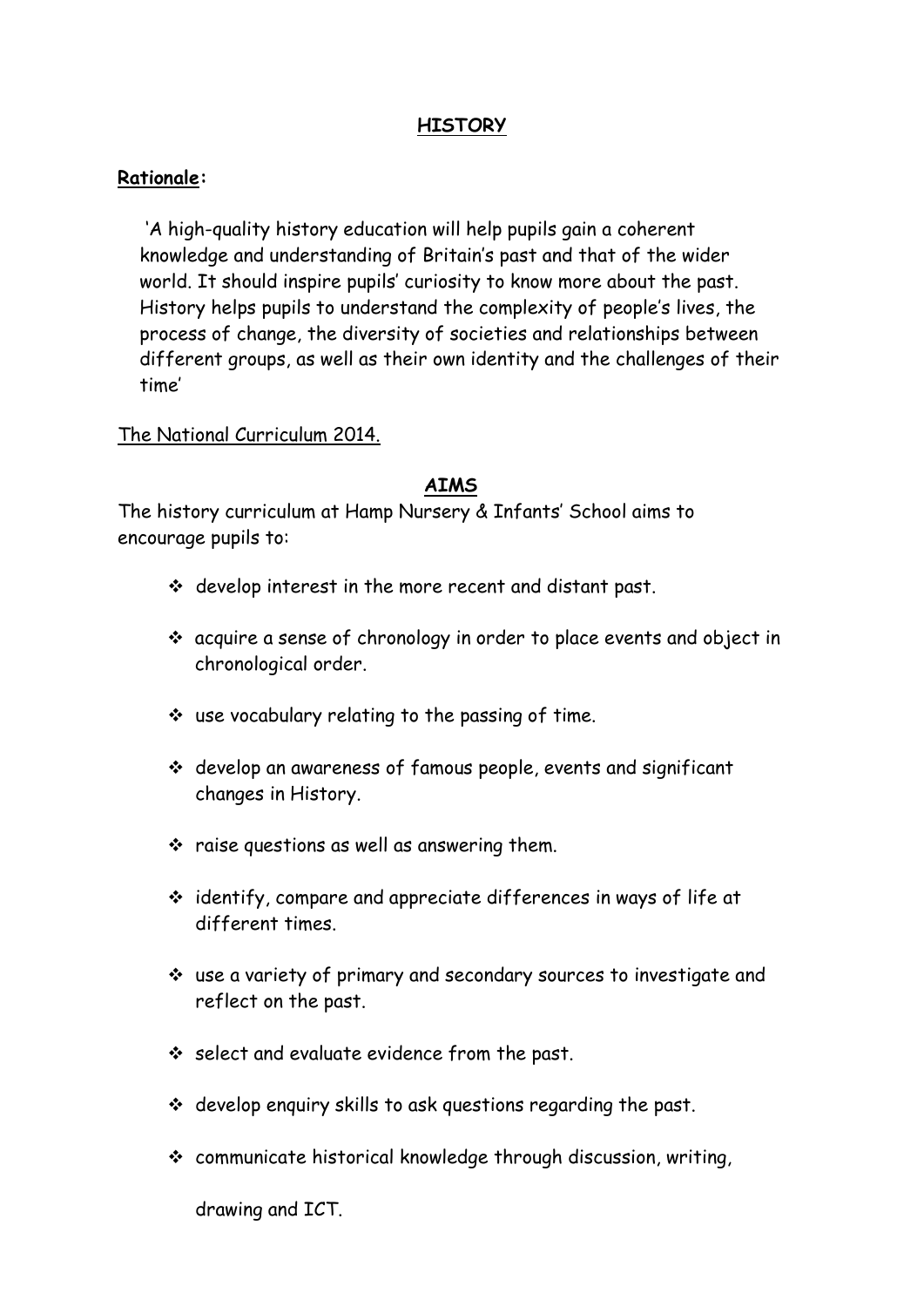## IMPLEMENTATION OF HISTORY

In order to achieve the above aims, we intend to start by focusing on changes in the children's own lives and in the world around them. This will progress to focusing on the ways of lives of people and significant events in the more distant past.

It is our policy that teachers will plan and implement History with reference to curriculum planning and schemes of work. The National Curriculum key skills are to be integrated within the History activities.

## E-safety

E-safety forms part of this and all other polices. E-safety rules/practices and procedures are therefore followed by staff and pupils at all times.

## Early Years

Historical skills and understanding should be developed through the Foundation Stage This is within the area of Understanding of the World. One of the main objectives is to find out about the past and present events in pupils own lives'.

 Stimulating learning opportunities should be provided to encourage children to differentiate between past and present times. For example, modelling the language of time, sequencing events, observing changes and providing visual artefacts to explore and experience the past.

#### National Curriculum - Key Stage One

History at Key Stage One The National Curriculum 2014 has 4 main areas of study, these are:

- Changes within living memory. Where appropriate these should be used to reveal aspects of change in national life.
- Events beyond living memory that are significant nationally or globally.
- The lives of significant individuals in the past who have contributed to national and international achievements (some should be used to compare aspects of life in different periods).
- Significant historical events, people and places in their own locality.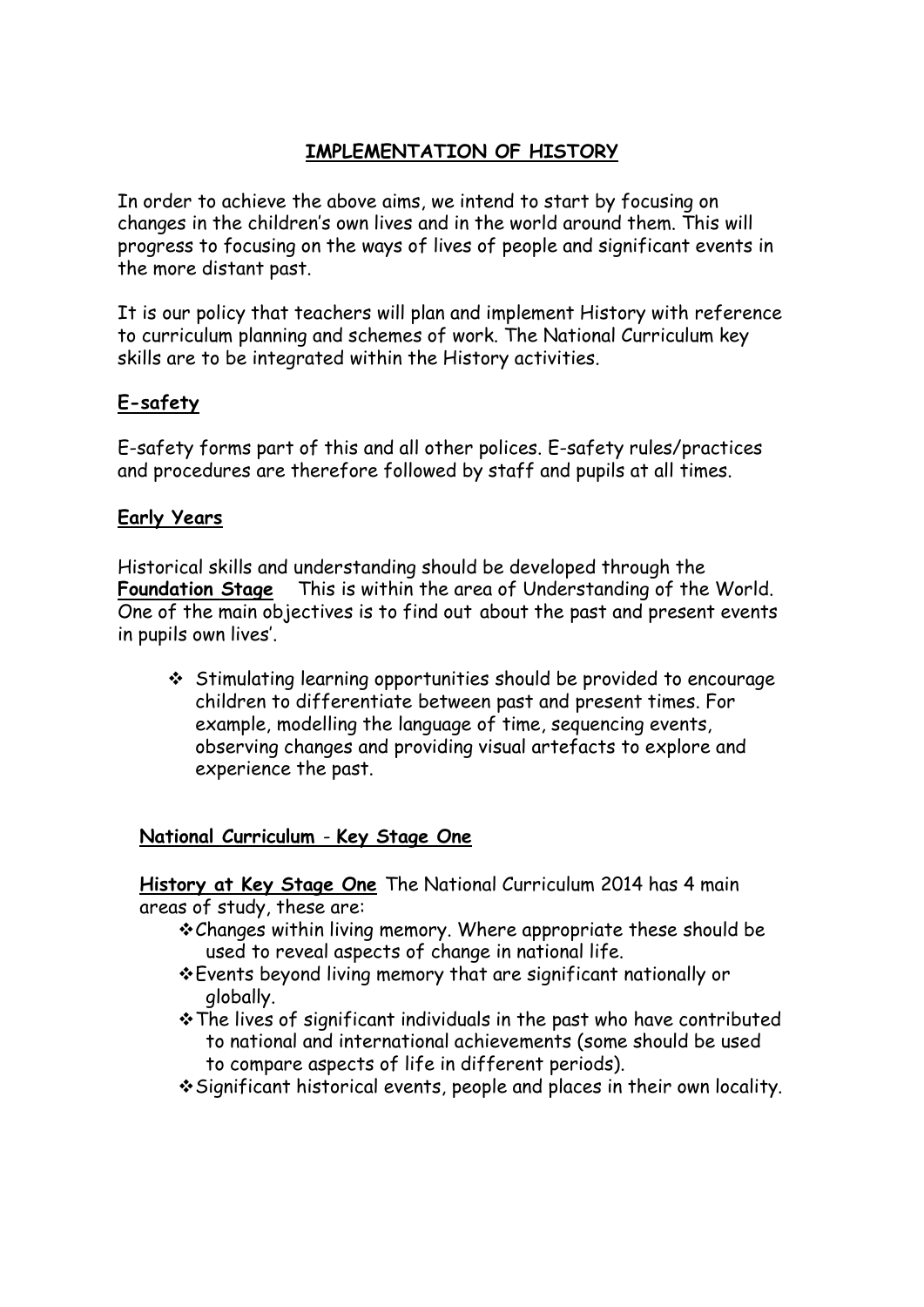At Hamp Infants School, these objectives are incorporated into the History scheme of work. (QCA scheme of work for history.) The QCA Units used to cover these aspects are:

- Unit 1 How are toys different from those in the past (Y1)
- Unit 2 What were homes like a long time ago? (Y1)
- Unit 3 Seaside holidays in the past (Y1/ Y2)
- Unit 4 Florence Nightingale (Y2)
- Unit 5 The Great Fire of London (Y2)
- Unit 17 Remembrance Day (Y2)

Historical knowledge, skills and understanding will be promoted during each of the four areas of study.

We aim to do this through an enquiry approach by asking questions about the past and practical activities to engage and challenge pupils. This will include opportunities to handle real artefacts from the past within the classroom and during visits to places such as Woodspring Museum and fieldwork within the town of Bridgwater.

Further activities will comprise the following:

- To use sources such as photographs, books and ICT to support pupils' investigation of the past.
- \* To listen to stories based on past experiences.
- To watch television programmes relating to significant men, women and ways of life in the past.
- To sequence pictures of historical objects and events to encourage a sense of chronology.
- To develop historical knowledge and understanding through the implementation of the Literacy hour by reading texts relating to history.
- To implement a History Curriculum Day covering significant historical global events.

## CROSS-CURRICULAR LINKS

History activities in the curriculum offer links with other subject areas (which will make efficient use of time). These include Geography, Literacy and Numeracy, for example when studying the history of the local area, speaking and listening skills and to teach ordering and chronology through timelines. The Literacy Hour offers a valuable means of teaching aspects of History, through shared texts based on a historical focus. ICT can be used as a resource for researching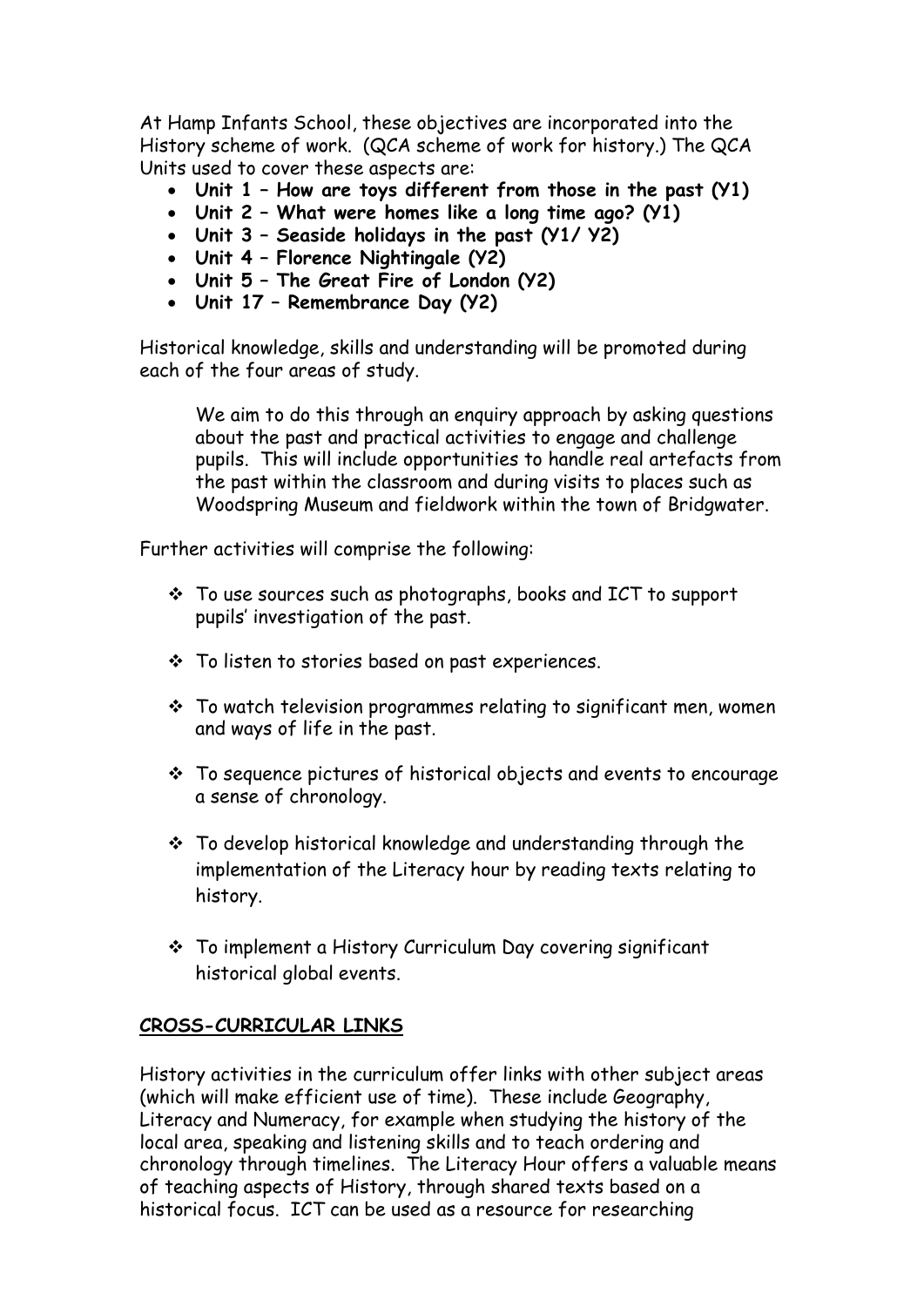information about the past through the use of CD programmes and the Internet, which can display photographs of places and artefacts from the past.

## SPEAKING AND LISTENING:

We need to focus on opportunities for developing children's speaking and listening skills through the teaching of History. For example, asking questions about the past and describing features of periods of time, hot seating activities when the children can take on the role of a famous person in the past and the other children can ask questions to find out about a past period of time. We encourage role play to reinforce their historical knowledge.

We endeavour to provide opportunities where possible for putting children in touch with other members of the community such as older people e.g. grandparents for local history. We will encourage children to create short plays or presentations about what they have learnt. We will provide opportunities for research e.g. small groups using the internet, books and resources. We will ensure to plan for and include time for the children to think and talk (in talking partners for example).

## RESOURCES

The central resource cupboard in school comprises of a range of historical sources as follows:

- Primary Sources (real artefacts), for pupils to handle. These are to be added to when possible depending on school budgeting. Somerset County Museums Service can be contacted to provide artefacts relating to a topic that is being studied when required.
- Books, stories, pictures, paintings, and posters of famous people, events and past artefacts.
- Photographs of Bridgwater dating back 100 years.
- There are ready-made outdoor learning boxes with activity suggestions (these are readily available and STC labelled to maximise the use of time.
- \* Television programmes based on famous people and events e.g. Florence Nightingale, Remembrance Sunday etc., Samuel Pepys and the great fire of London.
- There is a collection of Teacher resource books including photocopiable material.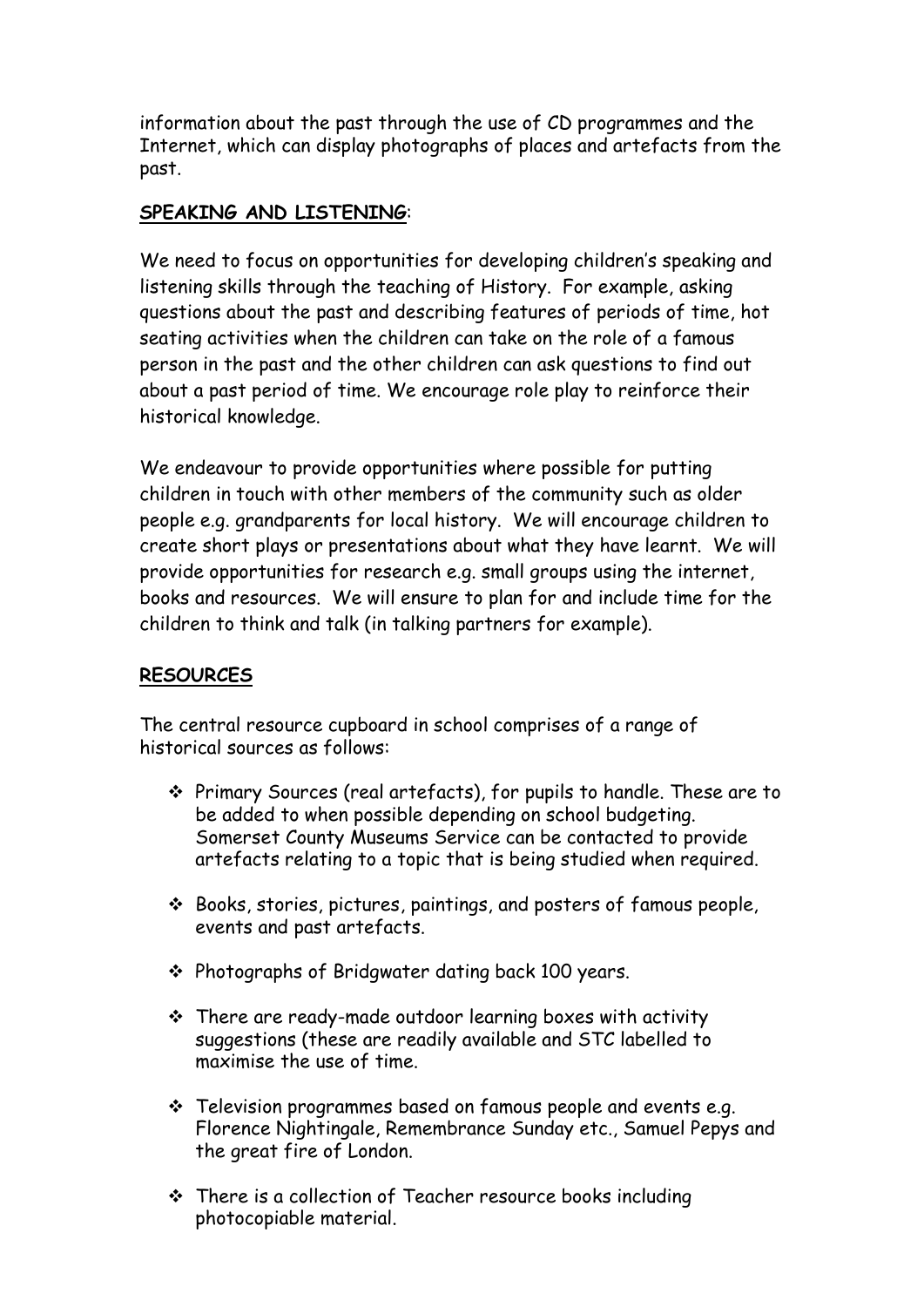- $\div$  A collection of Literacy Big Books is stored in the school Literacy cupboard based on historical themes. These are listed separately.
- History fieldwork is also a valuable resource.

The school digital cameras can be used to record history work, including school visits.

An inventory of History resources is listed separately.

Annually we build on our resource material in the school when possible but this depends on budgeting.

## PLANNING

The QCA scheme of work for History will be focused on for long term planning for each year group.

History planning is monitored termly by the co-coordinator during whole school planning meetings.

Medium term planning will be agreed in year groups on a half termly basis.

Short term planning will be highlighted within weekly plans, which are submitted to the Head Teacher each half term.

## EQUAL OPPORTUNITIES

It is essential that we respond to pupils' diverse learning needs at all times. Opportunities should be provided to enable all pupils to achieve. Work will be differentiated accordingly to cater for pupils with additional educational needs.

Gifted and Talented: For those children who demonstrate a particular ability in History, their names will be discussed and may be added to our Gifted and Talented Register. We will monitor their progress through carefully planned work.

# ASSESSMENT / PROGRESSION

Opportunities for assessment will be identified in planning and schemes of work. Short-term assessments of History activities will be observed and outcomes recorded, to inform future planning.

 The National Curriculum level descriptors will be observed and identified where necessary.

Parents receive a written report at the end of the year highlighting their